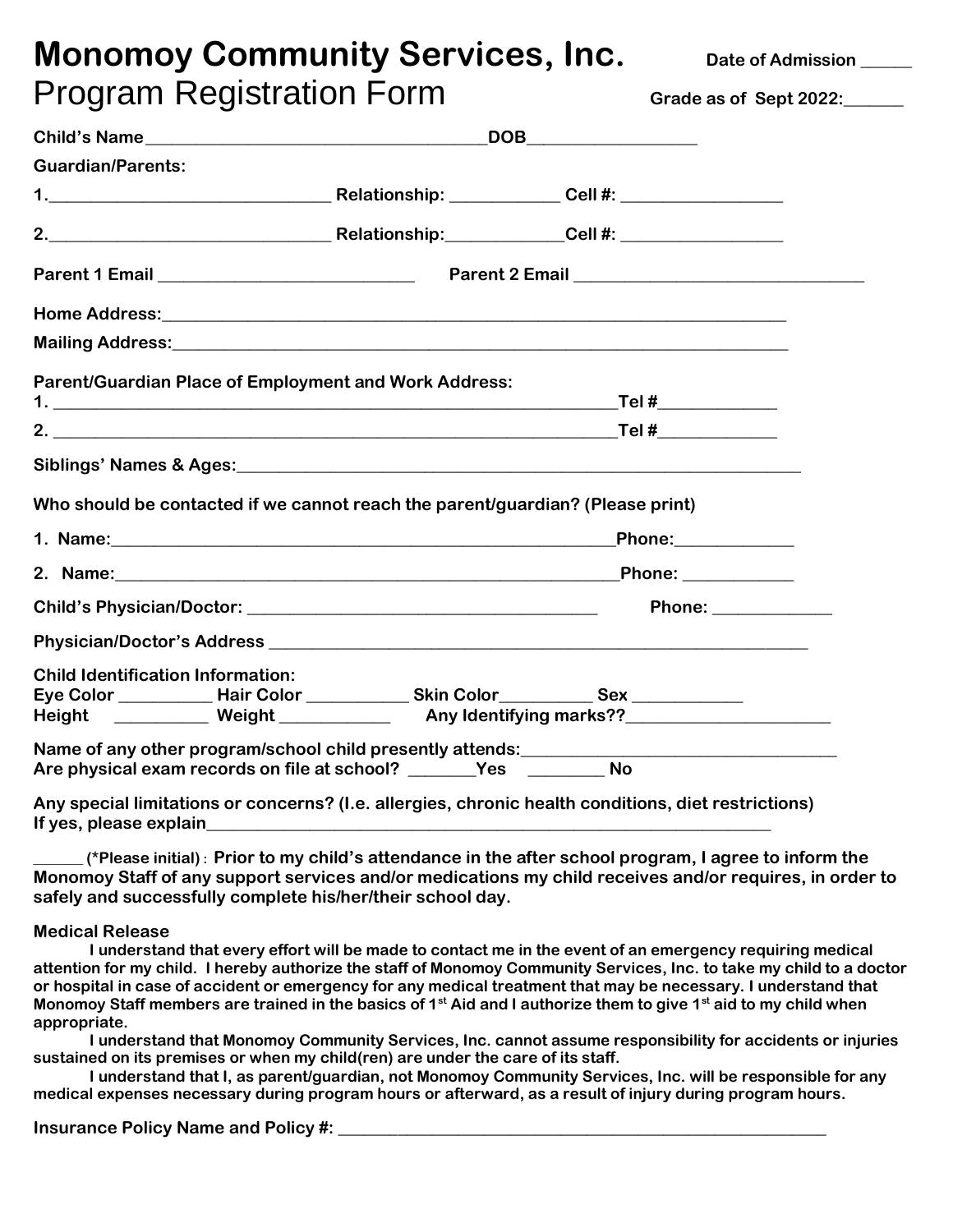**Off-Site Activities Transportation Permission page 2**

**I , \_\_\_\_\_\_\_\_\_\_\_\_\_\_\_\_\_\_\_\_\_\_\_\_\_\_\_\_\_\_\_\_\_\_\_\_\_\_\_\_\_\_\_\_\_\_\_\_\_\_\_\_\_\_\_\_\_\_\_, give permission for my** 

**child, \_\_\_\_\_\_\_\_\_\_\_\_\_\_\_\_\_\_\_\_\_\_\_\_\_\_\_\_\_\_\_\_\_\_\_\_\_\_, to participate in all of the scheduled weekly activities** 

**located at the following local off-site facilities & locations & to accompany the group on trips including but not limited to:**

**\_\_\_ Any/all Chatham School facilities & any/all Chatham school playing fields**

**\_\_\_\_ Any/all Town of Chatham recreation, facilities, buildings & parks (including neighboring towns)**

**\_\_\_\_ Town of Chatham Public Library**

**\_\_\_\_ Holy Redeemer Church Playground**

**\_\_\_\_ Downtown Chatham (Main Street Area)**

**\_\_\_\_ Local Life-guarded beaches & local beaches (off-season, non-swimming) (including neighboring towns)** Weekly schedules are subject to change due to weather, attendance, or discretion of supervising staff. Each outing destination, as well as departure and return times, will be posted at program entrance. Periodically this list of off-site locations

will be updated and a copy of said update will be provided to each parent/guardian.

#### **Drop off/Pickup Procedures: Please check to signify your understanding of pick-up drop off procedures**

| My Child will arrive at the program by: | My Child will depart from the program by: |
|-----------------------------------------|-------------------------------------------|
| supervised walk (Monomoy Staff)         | supervised walk (who                      |
| parent drop-off                         | parent pick up                            |
| other (describe                         | other (describe                           |

Any alternative transportation requests or plans must be stated in writing and maintained in my child's file. In the event of an emergency or one-time change, please contact the office and include a written notification, whenever possible.

### **Field Trip/Special Event Authorization**

I hereby authorize my child to attend field trips or special events away from the facility with the Monomoy Community Services Staff/Program. I understand that I am responsible for my child once he/she leaves the program. I understand I will be notified prior to any such trips. \_\_\_\_\_\_\_Yes \_\_\_\_\_\_\_\_No

#### **Photo Release**

I authorize Monomoy to use photos of my child for promoting the programs and/or fund raising purposes.

\_\_\_\_\_\_\_Yes \_\_\_\_\_\_\_\_No

#### **Phone List**

|                          |  | I give my permission to include our name and phone number in a Monomoy telephone list that will only be released |  |  |
|--------------------------|--|------------------------------------------------------------------------------------------------------------------|--|--|
| to our families.  YES NO |  |                                                                                                                  |  |  |

**I give my permission for my child to be released from the program at the end of the day as stated above and/or I give my permission to the following to receive my child at the end of the day. If no one is authorized, please indicate below by writing "no one".**

| <b>Name</b>    | <b>Relationship</b> |
|----------------|---------------------|
| <b>Address</b> | <b>Phone</b>        |
| <b>Name</b>    | Relationship        |
| <b>Address</b> | <b>Phone</b>        |

#### **Additional Program Requirements:**

**\_\_\_\_\_\_\_\_ I understand pick-up each day will be completed at the entrance to the Monomoy facility, the adjacent town playground or the CES playground. Program staff will provide specifics as to pick-up location each day through a posting on the whiteboard located on the front of the Monomoy facility.** 

**\_\_\_\_\_\_\_\_\_\_ I agree to the use of a memorandum of understanding between program and CES medical or supervisory staff that allows Monomoy after school staff to contact or receive information from school personnel for daily details as to the child's general health during the day, prior to arrival at the after school program.** 

**I have read all of the above information and agree to abide by all of the policies & permissions. Parent/Guardian Signature\_\_\_\_\_\_\_\_\_\_\_\_\_\_\_\_\_\_\_\_\_\_\_\_\_\_\_\_\_\_\_\_\_\_\_\_\_\_\_\_\_ Date \_\_\_\_\_\_\_\_\_\_\_\_\_\_\_\_\_\_\_\_**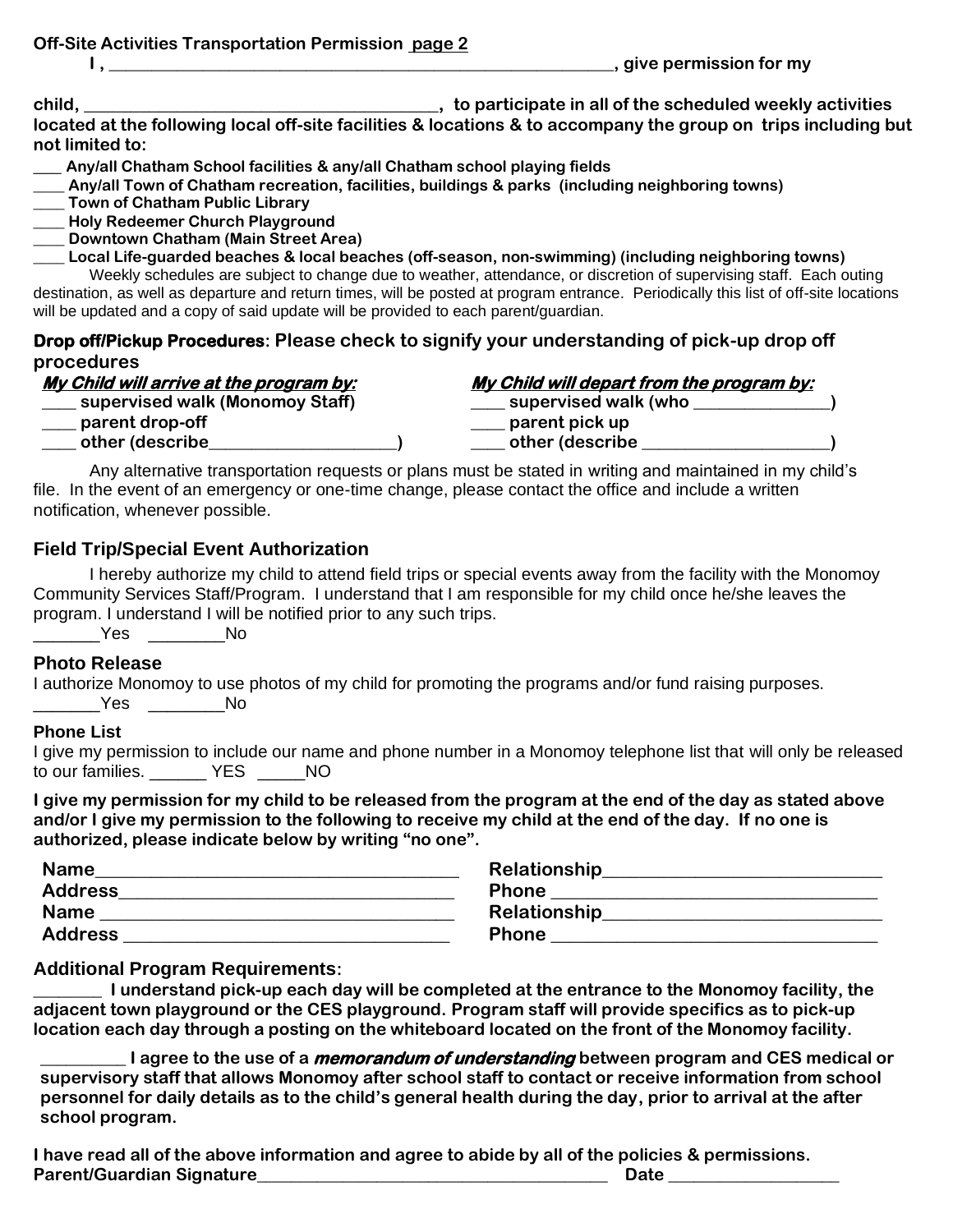## Participant & Parent Behavior Agreement

Monomoy strives to provide a positive placement for each child by offering warm, nurturing caregivers and varied programming. Given the limited number of childcare resources available to local families, Monomoy will make every effort possible within the supervisory, spatial, and financial limitations of the organization to meet the childcare needs of enrolled families. However, from time to time, we are not able to guarantee the most appropriate placement for every child.

Monomoy maintains supervisory staff/student ratios that exceed all MA EEC requirements and strives to provide each child enrolled with individualized attention and opportunities to work, play and learn with his/her peers and teachers in small group settings.

However, some students require supervision that exceeds the standards and resources our organization is able to provide. Some participants demonstrate behavior that requires significant one-to-one supervision, a service not within the scope of our school-age childcare program.

**Therefore, the Director reserves the right to withdraw any child whose needs are not being sufficiently met, whose behavior jeopardizes the health, safety and/or welfare of the other program participants or who demonstrates a lack of respect and regard for the Monomoy program, staff, facility, and/or other Monomoy program participants.**

I, \_\_\_\_\_\_\_\_\_\_\_\_\_\_\_\_\_\_\_\_\_\_\_\_\_\_\_\_\_\_\_\_\_\_, as parent/legal

quardian of.

\_\_\_\_\_\_\_\_\_\_\_\_\_\_\_\_\_\_\_\_\_\_\_\_\_\_\_\_\_\_\_ \_\_\_\_\_\_\_\_\_\_\_\_\_\_\_\_\_\_\_\_

have read the Monomoy Community Services Childcare Program Behavior Agreement and understand that I am responsible for the consequences of my child's behavior in the Monomoy childcare program. **In the event that my child's behavior jeopardizes his/her own health, safety and well-being or that of the other program participants, or demonstrates a lack of respect and regard for the Monomoy program, staff and facility,** my child may be denied further attendance in the Monomoy childcare programs.

Parent/guardian signature date date